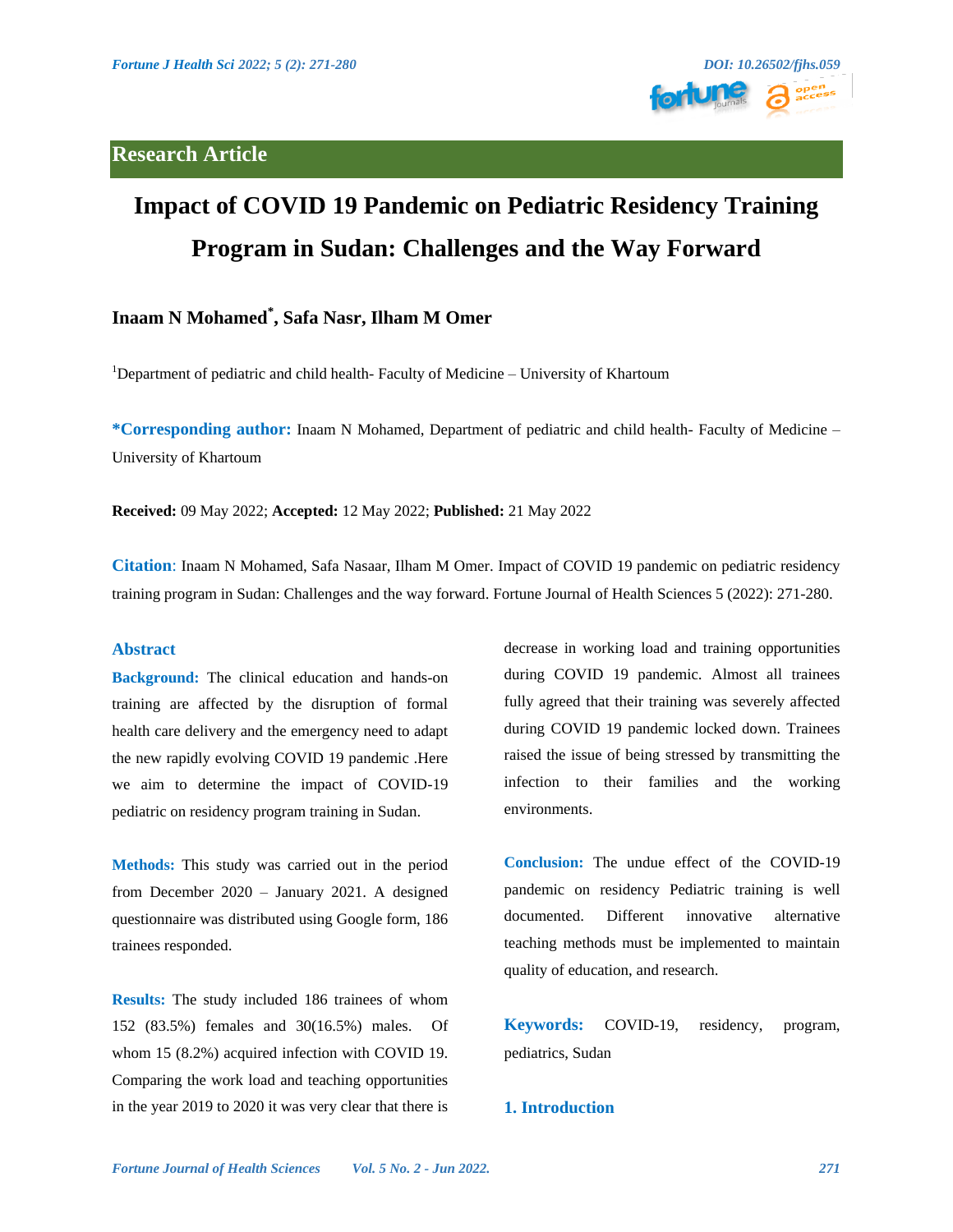COVID-19 is the fastest evolving and most horrific pandemic in the recent global history. It is perhaps the most daunting challenge humanity has faced since World War [1]. The WHO declared coronavirus disease 2019 (COVID-19) a global pandemic on 11 March 2020 and Sudan was one of the most exposed countries in Africa, Khartoum (the capital) was the most affected region [2]. The first case in Sudan was reported on 13 March 2020, and up to 28/ April 2021 there are 33,104 positive COVID 19 cases and 2,349 deaths [3]. The government of Sudan has implemented preventive measures during the coronavirus disease pandemic, such as partial lockdown, contact monitoring, risk communication, social distance, and isolation to prevent the spread of COVID 19 virus [4]. These measures had its impact on health system and on training and education in general. We believe that COVID-19 pandemic has significantly impacted the pediatric residency education and training, and profoundly changed the daily practice in Sudan. A number of operational changes, including modified clinical and didactic training policies, have been implemented to mitigate the spread of COVID-19 worldwide [5]. The mitigation measures [6] also advised reduction of doctor and patient contact. A direct consequence of this measure is the postponement of outpatient's clinic appointments, resulting in a decline in clinical exposure. The academic medical institutions confronted with a unique set of challenges with respect to ensuring the safety and well-being of resident versus providing service to patients and continue training program quality. In this study we aim to study the impact of COVID 19 pandemic on pediatric residency training program and to compare training opportunities before (2019) and during (2020) COVID 19 pandemic in Sudan. We as well

address the trainees' perception towards training and working environment during COVID 19 pandemic.

# **2. Methods**

This is a comparative, cross sectional facility based study. This study was conducted during the period from January to February 2021. It was led at the SMSB including five pediatric training centers: Omdurman, Bahri, Soba, Khartoum and Wad Medani. The study population was final-year trainees, who completed four years training according to the updated Pediatric and child health residency program curriculum (2020).

# **2.1 Pediatric child health residency program Structure**

The Sudanese Medical Doctorate (MD) for the Pediatrics residency curriculum (revised 2020) is a competency based postgraduate program held in Sudan under the umbrella of the Sudan Medical Specialization Board (SMSB). SMSB is the sole professional training body in Sudan mandated to manage and deliver medical and health specialty programs in the country. The program adopts major trends and reforms in medical education and graduate training regionally and globally. The main goal of this curriculum is emphasis on education, service and research together with the obligation of pediatricians to public health, professionalism, team work & leadership and social accountability. The duration of the program is 4 years with promotion exams in between the training years. The program is structured with different training opportunities, ranging from primary to tertiary healthcare levels. The program adopts a variety of teaching/learning methods with emphasis on Student-centered, Problem based and Community-based learning. The rotations cover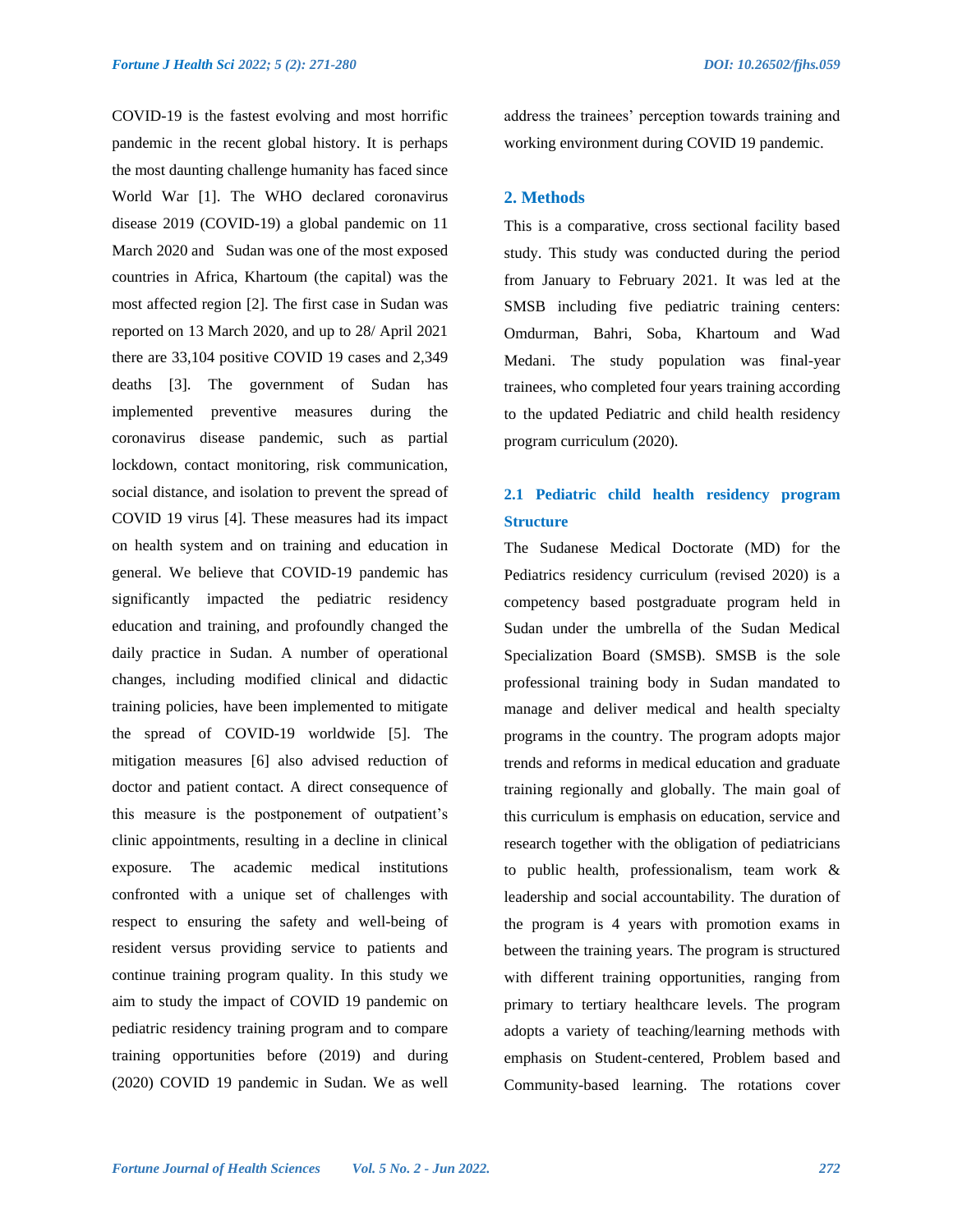general pediatrics, primary health care and pediatric subspecialties.

#### **2.2 Components and competencies**

Pediatrics and child health Residency Program is guided by three main administrative components inclusive of clinical experience, didactic teaching, and duty hours. Six core competencies have been identified to guide the design of a well-balanced pediatrics training program. These competencies include Professional values, attitudes, behavior and ethics, scientific foundation of medicine, clinical skills, communication skills, Critical thinking and research, Management of information and Population health and health system The current number of trainees joining the program is approximately 1000, of whom 300 in the final year (R4).

# **2.3 Sampling**

Using a designed questionnaire, which was distributed to pediatric trainees in training using Google form? One hundred and eighty six responded with a response rate of 62%. The questionnaires consist of questions related to training opportunities before and after COVID 19 pandemic and its impact on training.

#### **2.4 Statistical analysis**

Data were analyzed using SPSS software version 23.0. Regarding descriptive statistics, categorical variables are presented as numbers and percentages. The recorded patient visits in 2019 and 2020 were compared using Pearson's chi-square or Fisher's exact tests for categorical variables. A p value of < 0.05 was considered statistically significant.

# **3. Results**

### **3.1 Demographic data**

The study included 152 (83.5%) females and 30(16.5%) males. The five group for discussion included 30 candidates, 5-7 in each group, of whom 20(66.7%) were females and 10(33.3%) were males. The mean age was  $(30.38 \pm 3.23)$  years. The trainees representing all academic tract, the majority from Soba Tract 74(40.7%), Omdurman 52(28.6%), Bahry31 (17.0%), Khartoum 19(10.4%) and six (3.3%) are from Medani tract. One hundred and forty two (78.0%) were at Khartoum State at the time of the COVID pandemic while 40(22.0%) were outside Khartoum State. One hundred and fifty five (85.2%) trainees were working full time, 21(11.5%) in vacation, two (1.1%) freeze their rotation and three (1.6%) had sick leave while one (0.5%) was absent. Only four (2.2%) trainees volunteered to work in COVID 19 isolation centers.

# **3.2 Effect of COVID 19 on trainees' health and wellbeing**

Fifteen (8.2%) had positive PCR for COVID 19 and they were all symptomatic, all recovered with home management protocol. One hundred and eight (59.3%) had contacted patients, colleagues, family members with positive COVID 19 which required home isolation for at least 14 days.

# **3.3 Trainees' concerns during COVID 19 pandemic**

During COVID 19 pandemic 120(65.9%) trainees fully agreed that there is shortage of medical and paramedical staff and 125(68.7%) fully agreed that there is scarcity of administrative staff especially in night shifts. Seventy (37.6%) trainees fully agreed that measures taken by the hospital to mitigate COVID 19 spread such as availability of protection devices (mask and gloves) is not sufficient. Hundred (53.7%) trainees reach their work place via public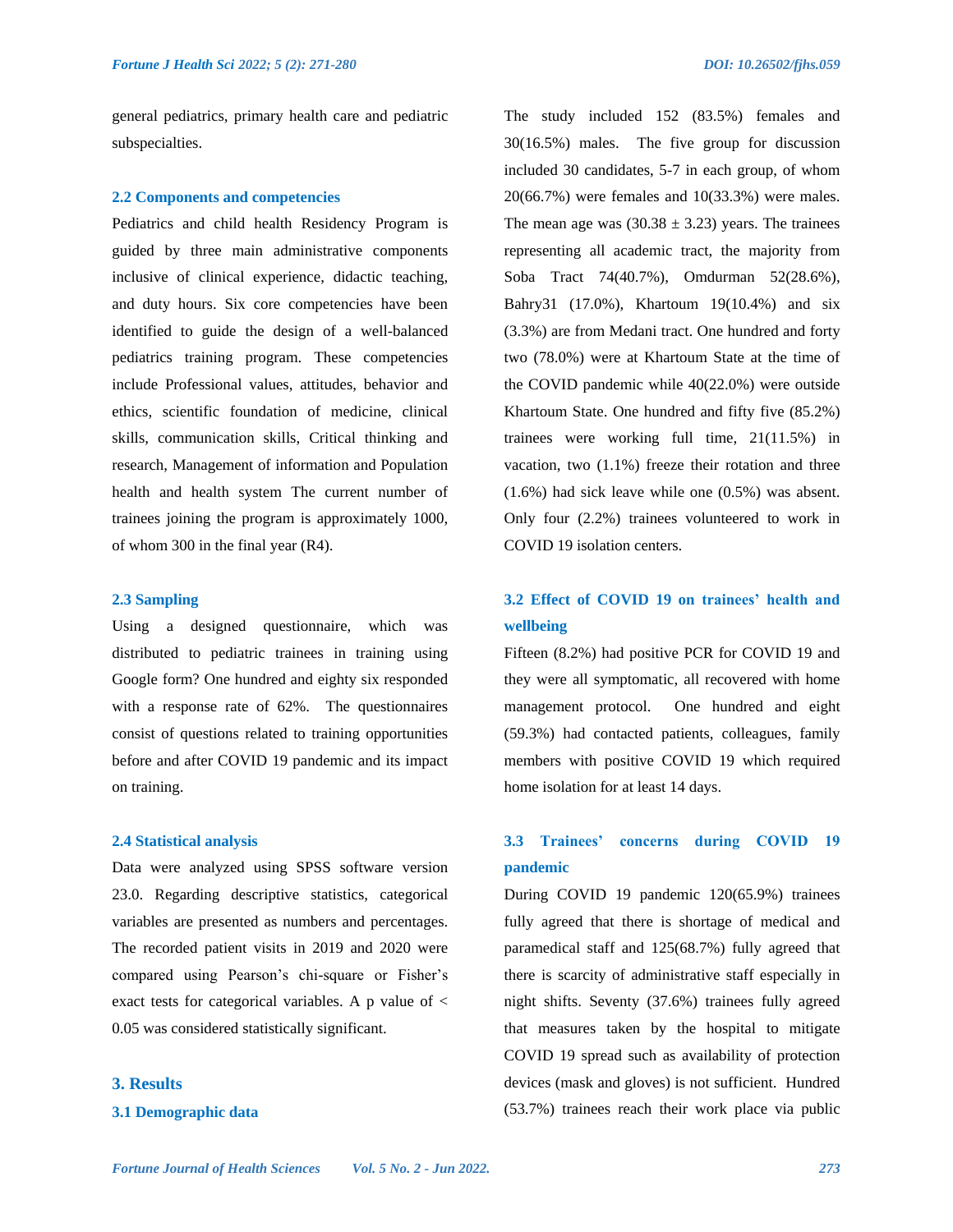transportation which may increase risk of COVID 19 transmission. One hundred sixty two (87.0%) mentioned that they were stressed about hazard of acquiring COVID 19 infection from hospital and hence transmit it to their elderly parents, kids and other family members. One hundred seventy seven (97.3%) trainees stated that their families were resistant to led them working in these risky environment.

# **3.4 Work load and duties**

Comparing the work load and teaching opportunities in the year 2019 to 2020 it was very clear that there is decrease in working load and training opportunities during COVID 19 pandemic. The majority (53.3%) of trainees in 2019 work on daily basis compared to 6.0% in 2020. (figure1)



**Figure 1:** Trainees' working days per week in year 2019 compared to 2020

The majority 57.7% of trainees in the year 2019 tend to cover ward on call three to four times per months compared to 11.9% in the year 2020(figure2)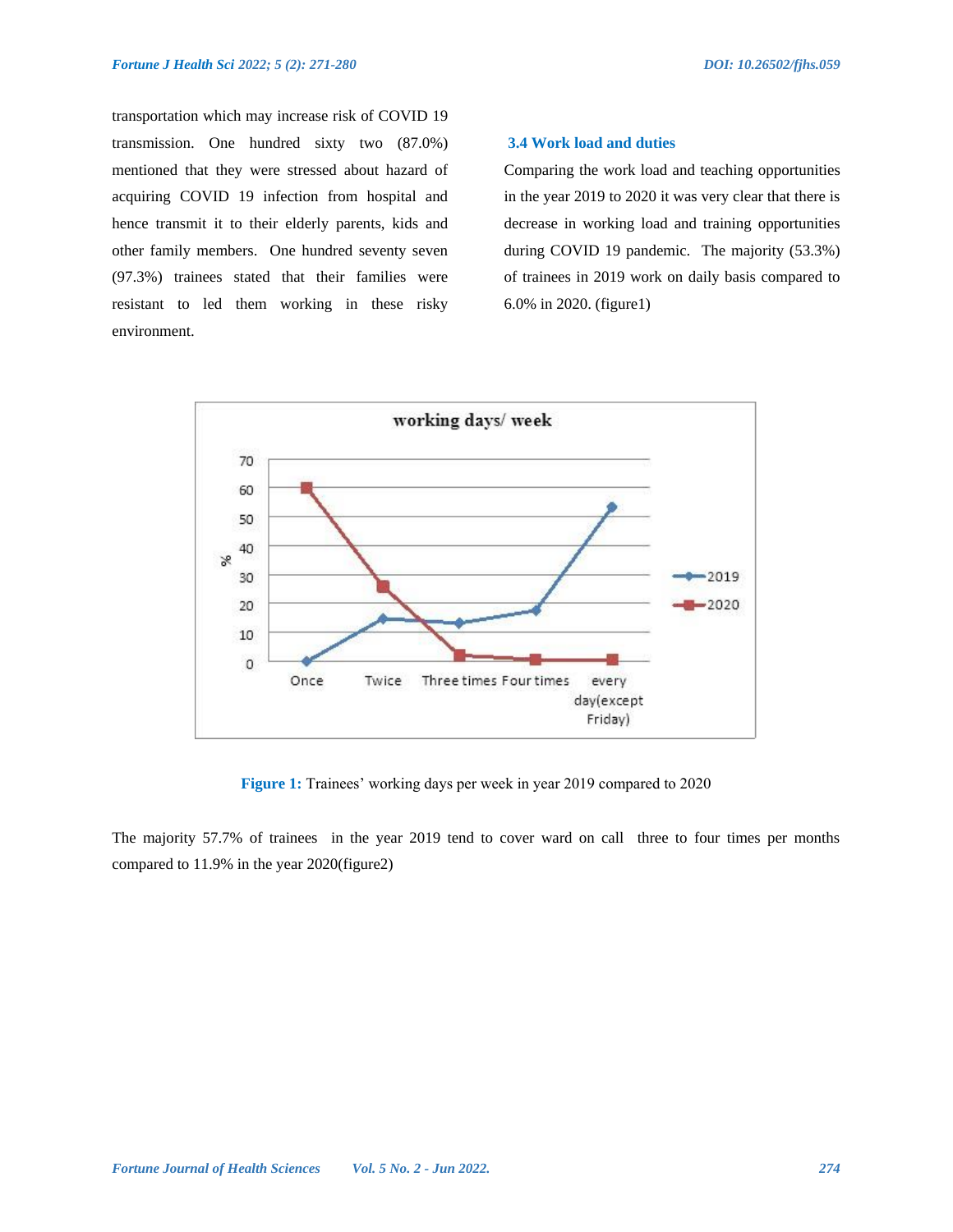

**Figure 2:** Trainees' Ward on call per month in 2019 compared to 2020

Sixty percent of trainees in the year 2019 cover emergency department on call four times per month compared to 8.2% in the year 2020 (figure3)



**Figure 3:** Trainees' emergency room on call per month in 2019 compared to 2020

# **3.5 Patients' exposure (encounter)**

Almost half (50.3% )of trainees in the year 2019 used to be exposed to more than 30 patients in the inpatient ward per month, while in the year 2020 the majority 50.5% exposed to less than 10 patients per month. (figure 4)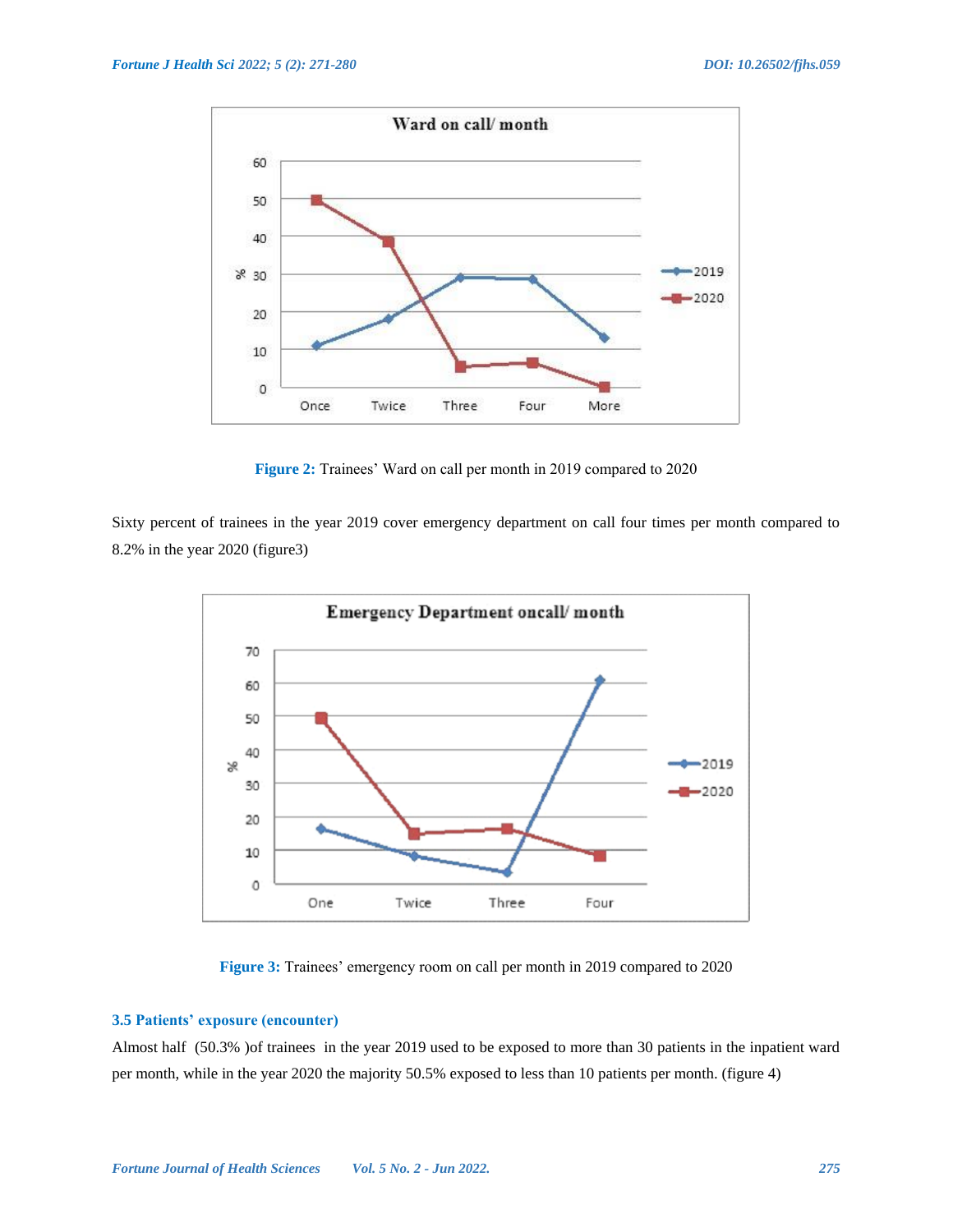

**Figure 4:** Number of patients seen in outpatient department per week in the year2019 compared to 2020

42.2% of trainees in the year 2019 were exposed to more than 50 patients in the outpatient department per month while in the year 2020 the majority 64.2% exposed to less than 20 patients per month. (fgure 5) 44.5% of trainees in the year 2019 were exposed to more than 50 patients in the emergency department per month while in the year 2020 the majority 50.5% exposed to less than 10 patients per month. (figure 6) Unit activities / Didactic teaching. In the year 2019 the majority 170(93.4%) of trainees had grand round twice a week compared to 32(17.6%) in 2020, this is similar to other activities such as discharge clinic, teaching activities (Tutorial/seminar/case presentation / radiology sessions/ journal club ...etc.) and research work activities.

|                               | Year 2019           |              | <b>Year 2020</b> |         |  |  |  |
|-------------------------------|---------------------|--------------|------------------|---------|--|--|--|
|                               | Number              | $\%$         | Number           | $\%$    |  |  |  |
| Grand Round / week            |                     |              |                  |         |  |  |  |
| Once                          | 23                  | 12.6         | 137              | 75.3    |  |  |  |
| Twice                         | 137                 | 75.3         | 32               | 17.6    |  |  |  |
| More                          | 22                  | 12.1         | 13               | 7.1     |  |  |  |
|                               |                     |              |                  |         |  |  |  |
| Weekly                        | 150                 | 82.4         | 15               | 8.2     |  |  |  |
| Monthly                       | 32                  | 17.6         | 43               | 23.6    |  |  |  |
| None                          | $\mathbf{0}$        | $\mathbf{0}$ | 124              | 68.1    |  |  |  |
|                               | Teaching activities |              |                  |         |  |  |  |
| Weekly                        | 179                 | 98.4         | 63               | 34.6    |  |  |  |
| Monthly                       | 3                   | 1.6          | 16               | $8.8\,$ |  |  |  |
| None                          | $\theta$            | $\mathbf{0}$ | 103              | 56.6    |  |  |  |
| Research work and supervision |                     |              |                  |         |  |  |  |
| Yes                           | 182                 | 100          | 72               | 39.6    |  |  |  |

**Table 1:** Unit activity and teaching during the year 2019 compared to 2020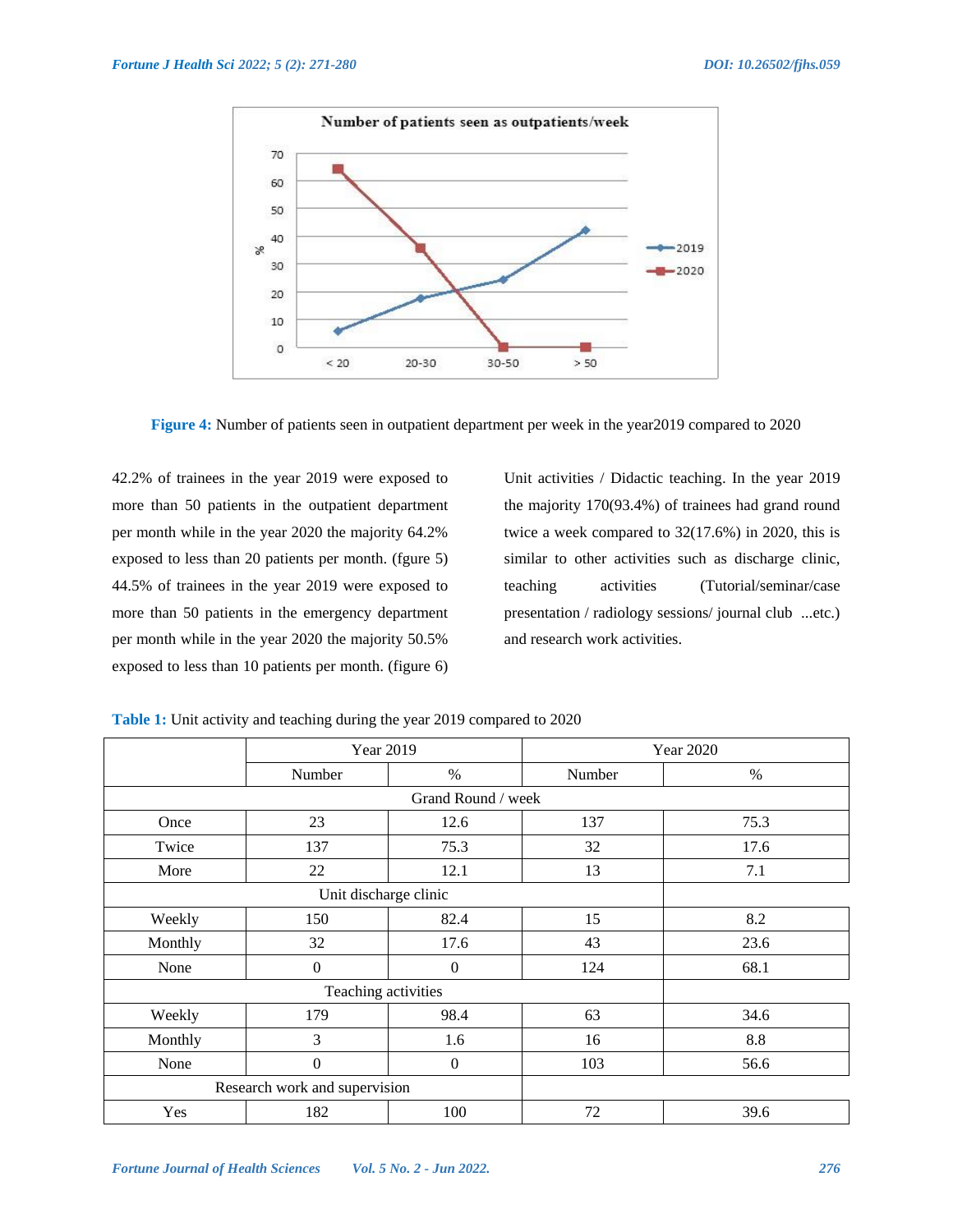| 60.4<br>N<br>NO<br>$ -$<br>_____ |  |  |  |  | - - |
|----------------------------------|--|--|--|--|-----|
|----------------------------------|--|--|--|--|-----|

#### **3.6 Online activities**

Twenty two (14.5%) trainees had regular online activities (tutorial/ case based discussion/ radiology meetings /…..ect) in 2020 compared to three (1.6%) in 2019. Eighty one trainees (44.5%) joined online courses/ webinars related to training on COVID 19 detection, management and triage protocols. Hundred (53.7%) trainees joined webinars and online lectures related to pediatric and child health problems One hundred and seventy three (95.0%) of trainees had access to internet with good quality and 153(84.0%) had smart phones and laptops. In discussion groups almost all trainees fully agreed that their training was severely affected during COVID 19 pandemic locked down.

# **4. Discussion**

The impact of COVID 19 virus on children has been comparatively mild despite its overwhelming effects on adult populations globally. Among the affected children, most have mild symptoms and some are even asymptomatic [7, 8, 9] The Chinese Centre for Disease Control and Prevention has reported that among 70,000 cases,  $<1\%$  were aged  $<10$  years [10]. However measures taken to alleviate the spread of COVID 19 virus have transformed the current setting of pediatric practice and have thus impacted on our patients as well as our pediatric residency training. Several researchers worldwide claim the need to enhance medical training programs and comprehensive continuing medical education with an emphasis on skills and competencies development**.**

In this study it was very obvious that encounters with inpatients are decreased and outpatient encounters are nearly absent which will definitely led to decrease in the opportunities to counsel on preventive health and managing chronic disease. These competencies are very important to be acquired by trainees if we take into consideration that in Sudan non-communicable diseases are increasing dramatically, at the same time, the burden of chronic and endemic infections disease remains considerable [12]. In our set up and maybe other resource limited countries measures to adapt with these special situation and challenges during COVID 19 pandemic are extremely enormous due to poor infrastructure, inadequacy and fragility of the health systems [13]. A lot of effort had been done by Ministry of Health, governmental and non- governmental organizations in Sudan to help communication with patients during COVID 19 locked down as well as training the trainees for triage and management protocol for COVID19 infected patients and contacts. However very little had been done to adjust formal training of trainees and adaptive measures were not enough.

In this study 8.2% of the trainees had acquired COVID 19 virus infection fortunately all recovered with home management protocol. Not only the pediatricians but also other healthcare professionals are at a higher risk of infection with COVID-19. Golnar Sabetian et al reported a rate of 5.6% infection among health care worker in southwest Iran, [14] however in countries where COVID 19 infection rate is high such as Italy reported that 20% of healthcare professionals had become infected with COVID 19 [15]. In this study the majority of trainees fully agreed that measures taken by the hospital to mitigate COVID 19 spread were insufficient, which was similarly reported by Sarah et al form Sudan [16].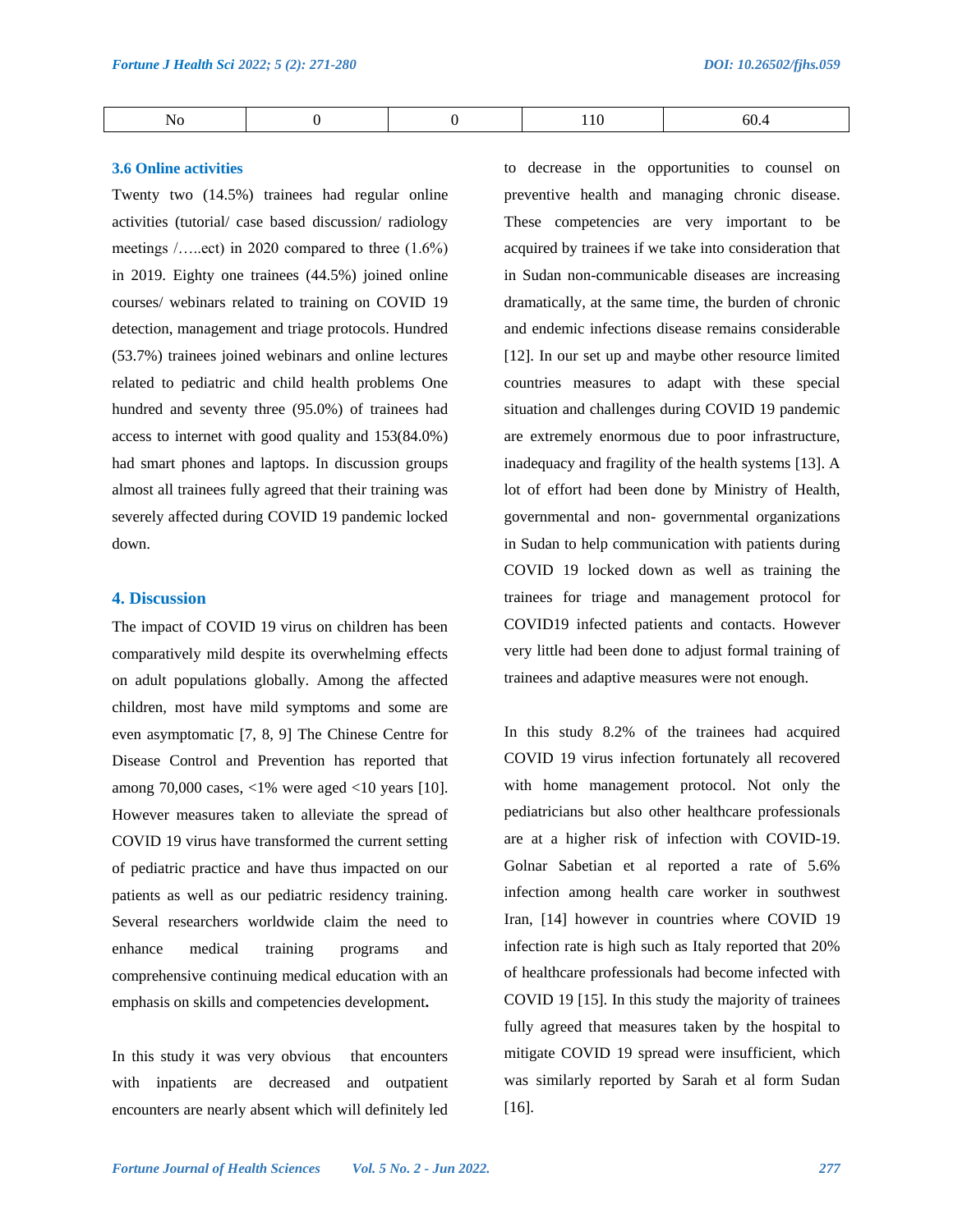Trainees in this study were stressed by transmission of Covid 19 infection to their families or acquiring infection. Lo D reported that paediatricians, especially those who have children at home, not only have concerns about passing the infection to their children but also about not caring enough for their children during quarantine period, considering school closures and social distancing policies [17]. Various psychological factors, including stress, anxiety and burnout, are extensively discussed in research studies emphasizing the need for integrated psychological intervention programs for the support of physicians and medical staff however these issues need further study among our population.

In this study it is evident that during COVID 19 pandemic the interactions of trainees with the trainers was interfered and most of the training activities were postponed. This ultimately affects the clinical competency and experiences of trainees. Trainees, therefore, may no longer meet their traditional graduation requirements [18]. To anticipate the reduction in learning opportunities and to cope with the situation during COVID 19 pandemic a lot of academic institutions worldwide adopt innovative teaching methods. Danielle G et al from Department of Pediatrics, Boston Children's Hospital wrote about advocacy during the COVID-19 Pandemic. They stated that trainees have necessity to developed new ways to connect with patients and families to ensure their general well-being from afar [19].

The COVID-19 pandemic has affected research activities to a great extent as reported in this study. As a direct consequence of lockdown measures and the closure of most university research facilities, all research activities unrelated to COVID-19 have been paused this was similarly reported in the literature [20]. As the majority of trainees in this study had access to internet and smart phones this will help establishing online training activities. There is a need to support training with technology-enhanced learning methods and active learning strategies that requires strategic support. Stakeholders need to take action in order to develop and implement innovative methods for medical training taking into consideration the current new norms and the setup in Sudan.

# **5. Conclusion**

In order to continue training and to preserve the quality of the certificate it's important that the program will adapt an innovative teaching and training methods using advanced technology, simulation and online teaching.

#### **Abbreviations**

SMSB: Sudan Medical Specialization Board MD: Medical Doctorate

# **Declarations**

# **Acknowledgements**

Our thanks and gratitude to all trainees in pediatrics who participated in this study Authors' contributions IN: Prepared the Concept paper, designed the questionnaire interview of Trainees, data analysis, drafted manuscript, publication process

SN: Filling the questionnaire, drafted and edited manuscript, Data entry and analysis.

IO: Filling the questionnaire and interview of trainees, Study design, Data entry and Data analysis

# **Funding**

Not applicable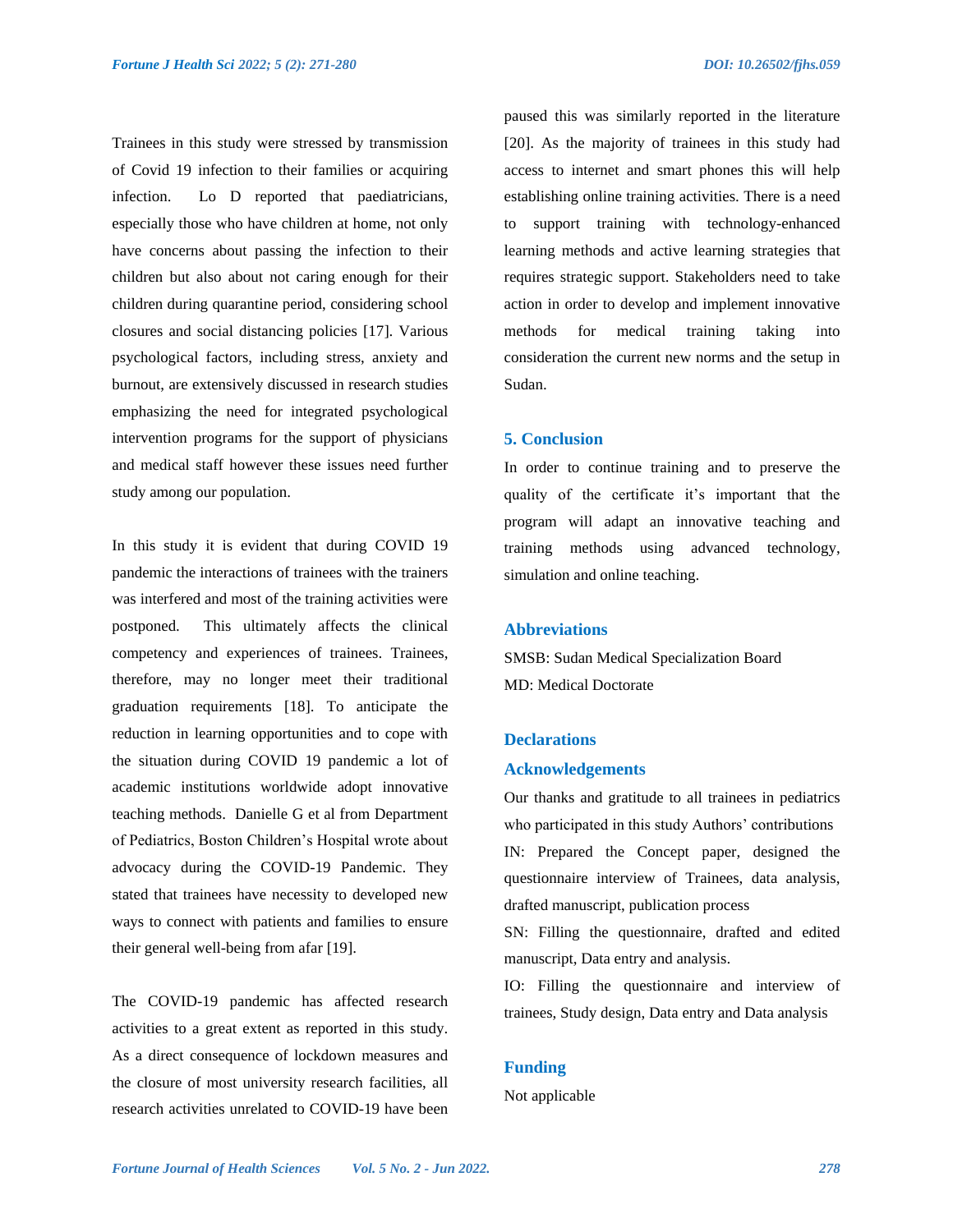# **Availability of data and materials**

The dataset used and analyzed during the current study is available from the corresponding author on reasonable request.

# **Ethics approval and consent to participate**

Ethical approval was obtained from Research and Ethical Committee at SMSB.

All methods are carried out in accordance with relevant guidelines and regulations. All the participants voluntarily participated in this study and provided written informed consent.

## **Consent for publication**

Not applicable

# **Competing interests**

The authors declare that they have no competing interests.

# **References**

- 1. Hui DS, Azhar EI, Madani TA, Ntoumi F, Kock R, Dar O, et al. The continuing 2019- Covid epidemic threat of novel coronaviruses to global health—the latest 2019 novel coronavirus outbreak in Wuhan, China. Int J Infect Dis 91 (2020): 264–6.
- 2. Domenico Cucinotta, Maurizio Vanelli. WHO Declares COVID-19 a Pandemic? Acta Biomed 91 (2020): 157-160.
- 3. Altayb N, Altayeb NME, Hamadalnil Y, Elsayid M, Mahmoud NE. The current situation of COVID-19 in Sudan. New Microbes and New Infections 37 (2020): 100746.
- 4. Nasca T. ACGME's early adaptation to the COVID-19 pandemic: principles and lessons

learned. J Grad Med Educ 12 (2020): 375- 378.

- 5. Kamal Kant Sahu, Raman Kumar. Preventive and treatment strategies of COVID-19: From community to clinical trials. Journal of family medicine and primary care 9 (2020): 2149-2157.
- 6. Dong Y, Mo X, Hu Y. Epidemiology of COVID-19 among children in China. Pediatrics 145 (2020): e20200702.
- 7. Cruz A, Zeichner S. COVID-19 in children: initial characterization of the pediatric disease. Pediatrics 145 (2020): e20200834
- 8. Lu X, Zhang L, Du H. SARS-CoV-2 infection in children. N Engl J Med 382 (2020): 1663-1665.
- 9. Wu Z, McGoogan JM. Characteristics of and important lessons from the coronavirus disease 2019 (COVID-19) outbreak in China: summary of a report of 72 314 cases from the Chinese Center for Disease Control and Prevention. JAMA 323 (2020): 1239- 1242.
- 10. Li L; Xv Q; Yan J. COVID-19: The Need for Continuous Medical Education and Training. Lancet Respir. Med 8 (2020): e23.
- 11. Esmita Charani, Aubrey J Cunnington, AlaEldin H A Yousif, Mohammed Seed Ahmed, Ammar E M Ahmed, Souad Babiker et al. In transition: current health challenges and priorities in Sudan. BMJ Glob Health 4 (2019): e001723.
- 12. Ebrahim MA. Ebrahim, Luam Ghebrehiwot, Tasneem Abdalgfar, Muhammad Hana ah Juni. Health Care System in Sudan: Review and Analysis of Strength, Weakness, Opportunity, and Threats (SWOT Analysis).